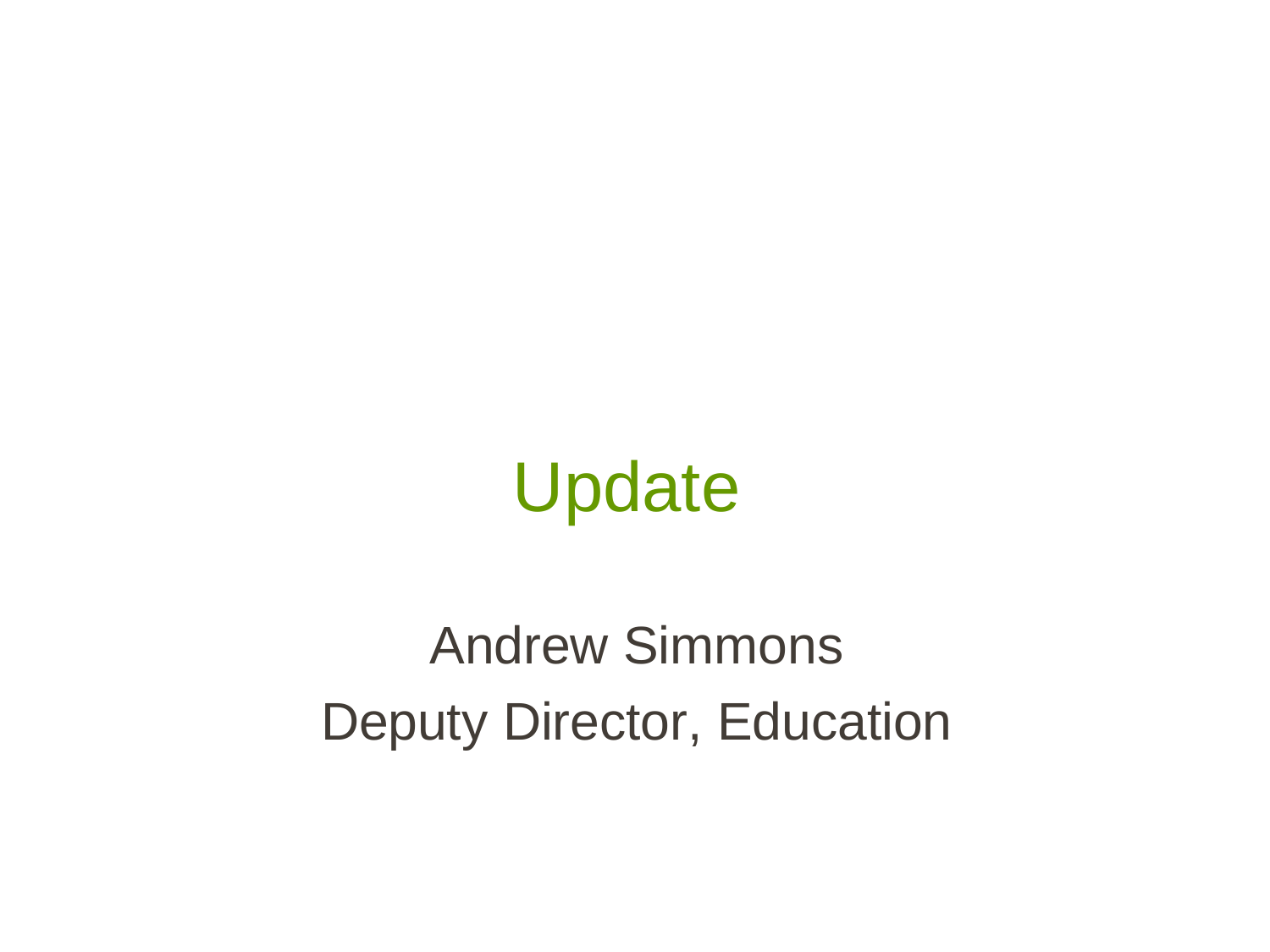### Hertfordshire Strategy for School Improvement



Hertfordshire County Council **Children's Services** www.thegrid.org.uk/leadership/improvement



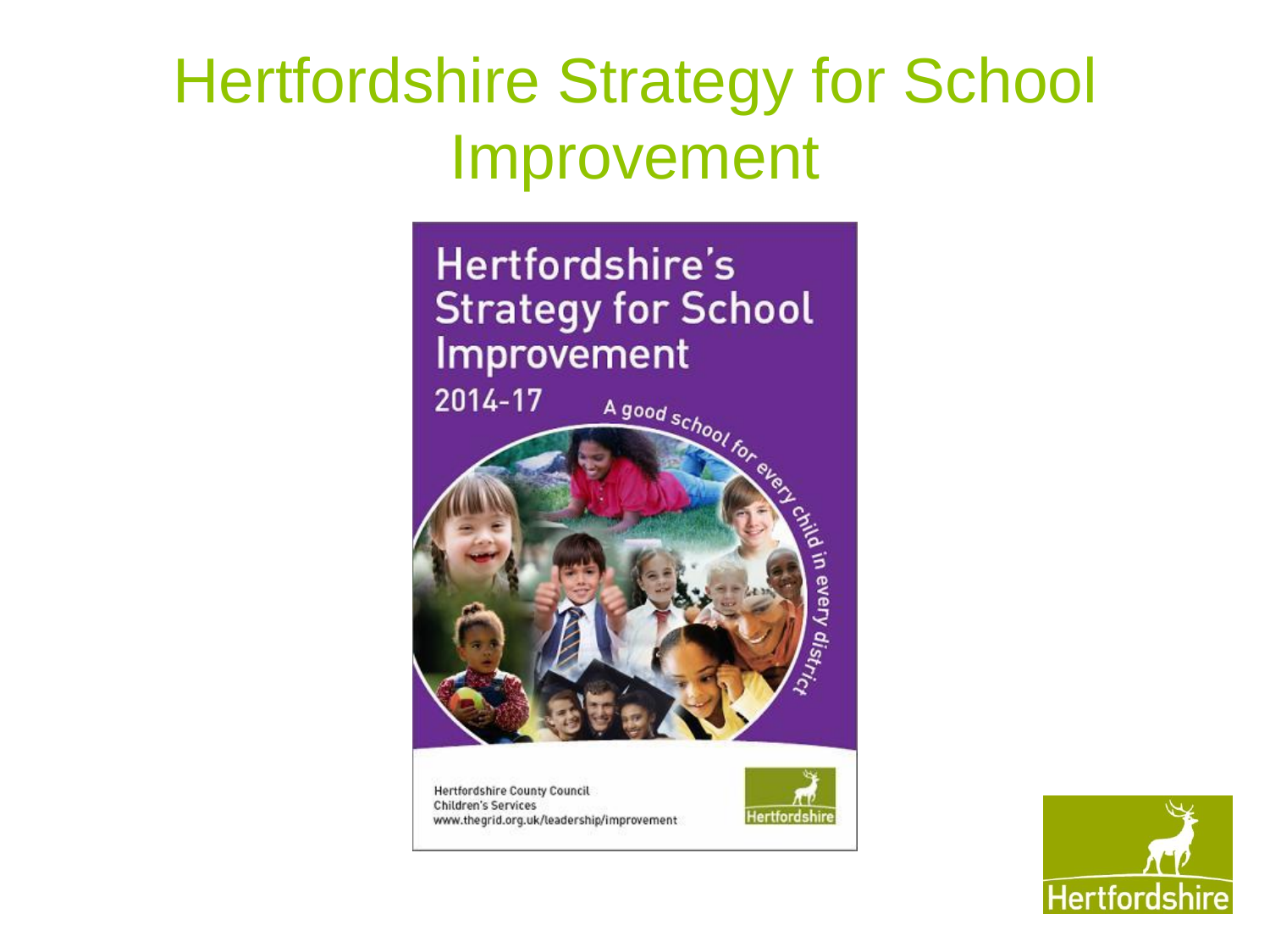## Ofsted outcomes

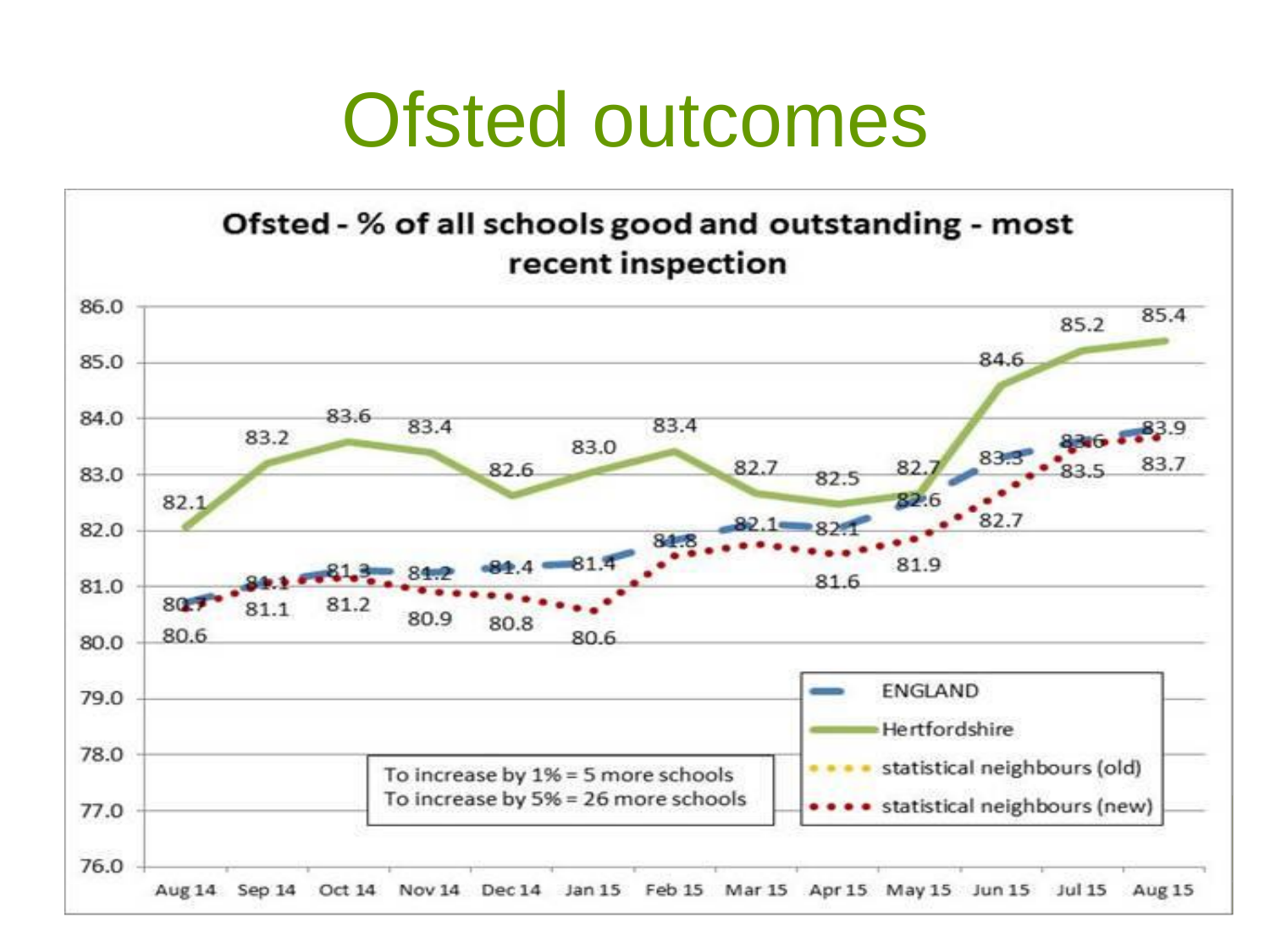# **Hertfordshire** 'Early View' 2015 Results

- Standards have increased or been maintained across all measures in Early Years Foundation Stage, Key Stage 1 and in all but one measure in Key Stage 2.
- At Key Stage 4 current data indicate that we have broadly maintained our previous high outcomes.
- At Key Stage 5 we have not yet received results from every school. However, currently held data indicates attainment is in line with previous years.

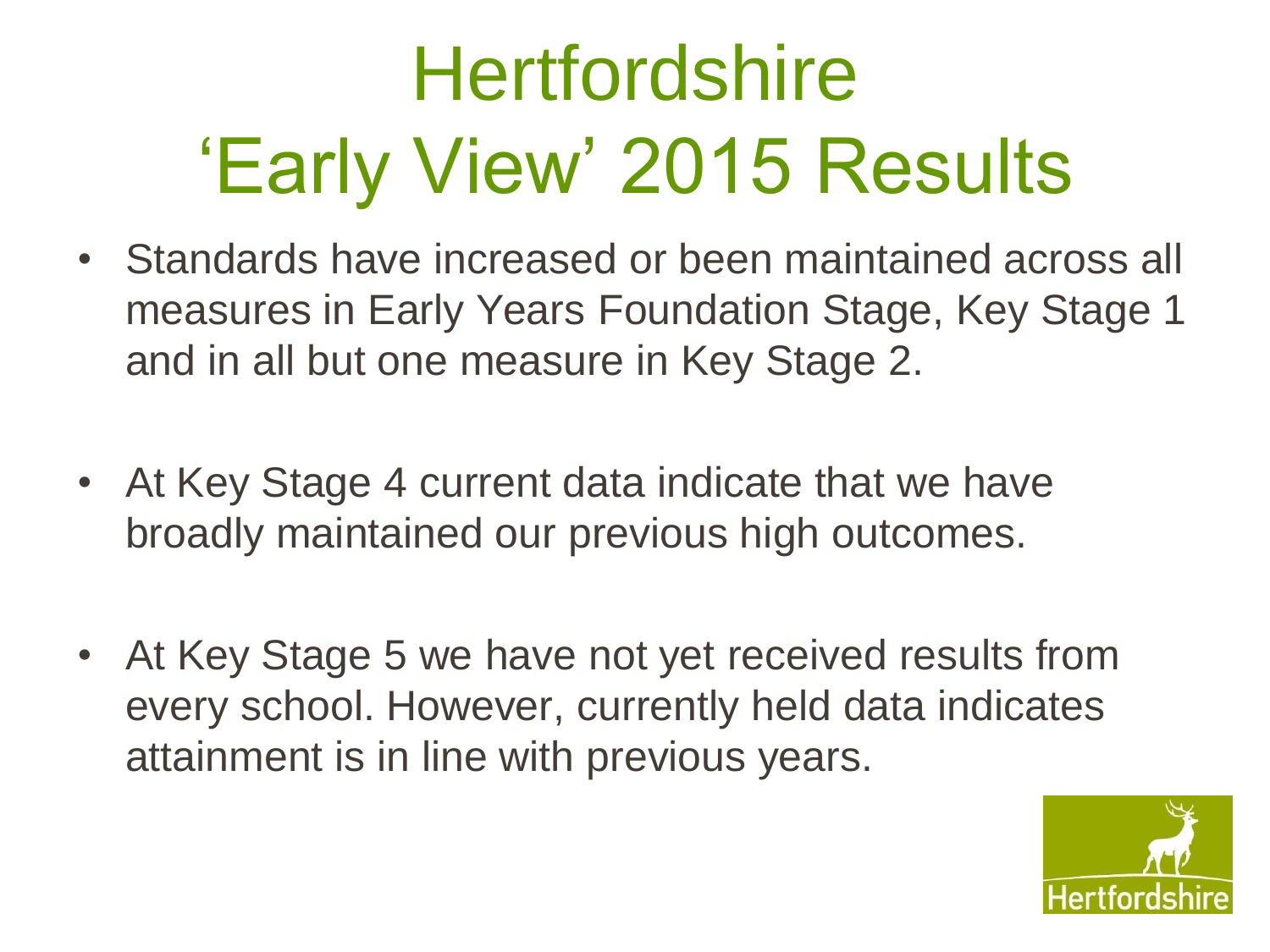### Key Stage 2 - 2015 Provisional Data

| KS2 (%)                                       | <b>Herts</b><br>'13 '14 '15 | 3-year<br>trend | <b>National</b><br>'13 '14 '15 | 3-year<br>trend |
|-----------------------------------------------|-----------------------------|-----------------|--------------------------------|-----------------|
| <b>Reading L4+</b>                            | 89 92 92                    |                 | 86 89 89                       |                 |
| <b>Writing L4+</b>                            | 87 89 90                    |                 | 84 86 87                       |                 |
| Maths L4+                                     | 87 89 89                    |                 | 85 86 87                       |                 |
| <b>Reading, writing &amp;</b><br>maths L4+    | 80 83 83                    |                 | 76 79 80                       |                 |
| Reading L5+                                   | 52 56 56                    |                 | 45 50 48                       |                 |
| <b>Writing L5+</b>                            | 38 40 42                    |                 | 30 33 36                       |                 |
| Maths L5+                                     | 46 48 47                    |                 | 41 42 41                       |                 |
| <b>Reading, writing &amp;</b><br>maths $L5 +$ | 27 29 29                    |                 | 21 24 24                       |                 |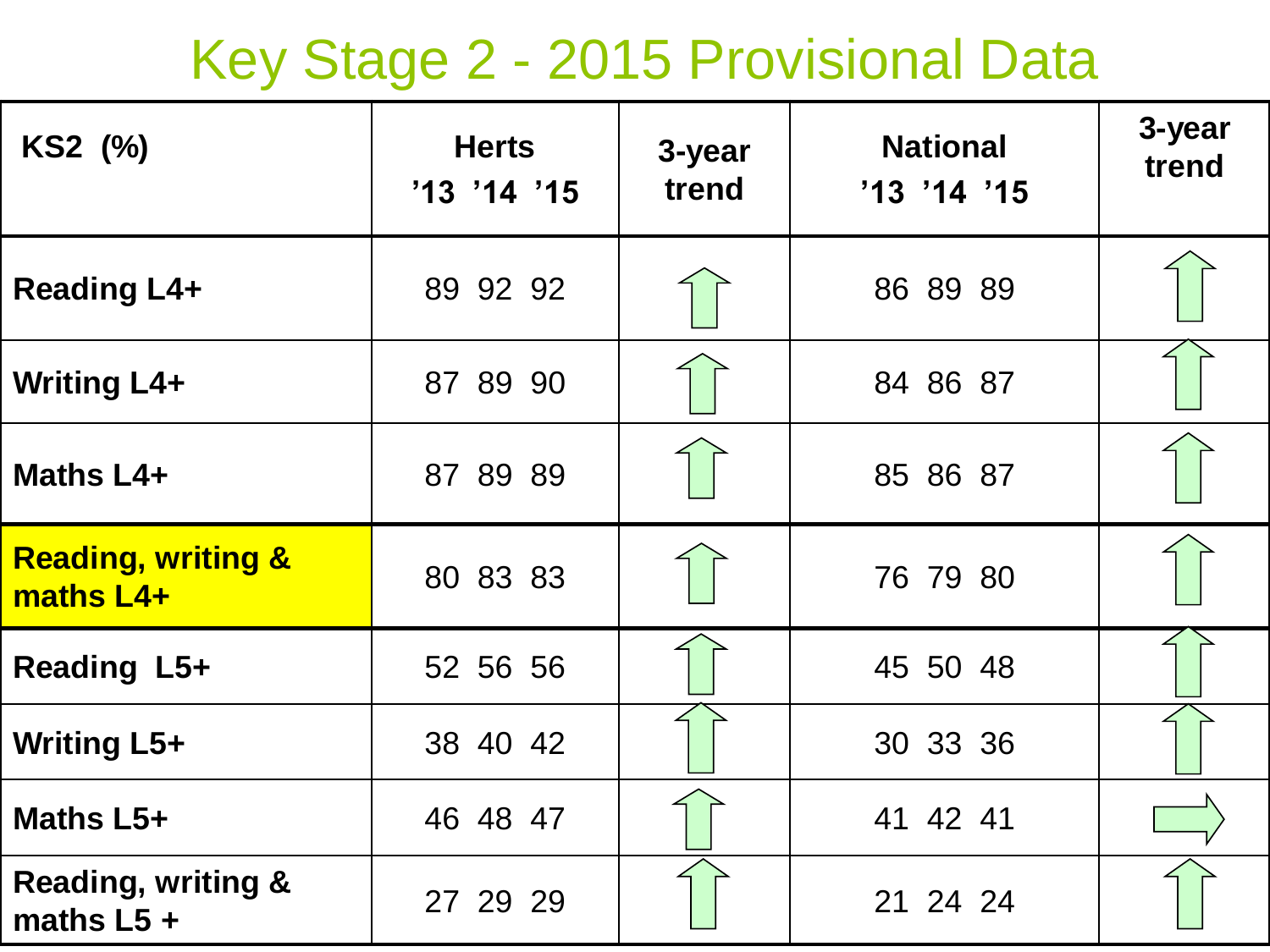

#### From DfE Statistical First Release



Source: Provisional performance data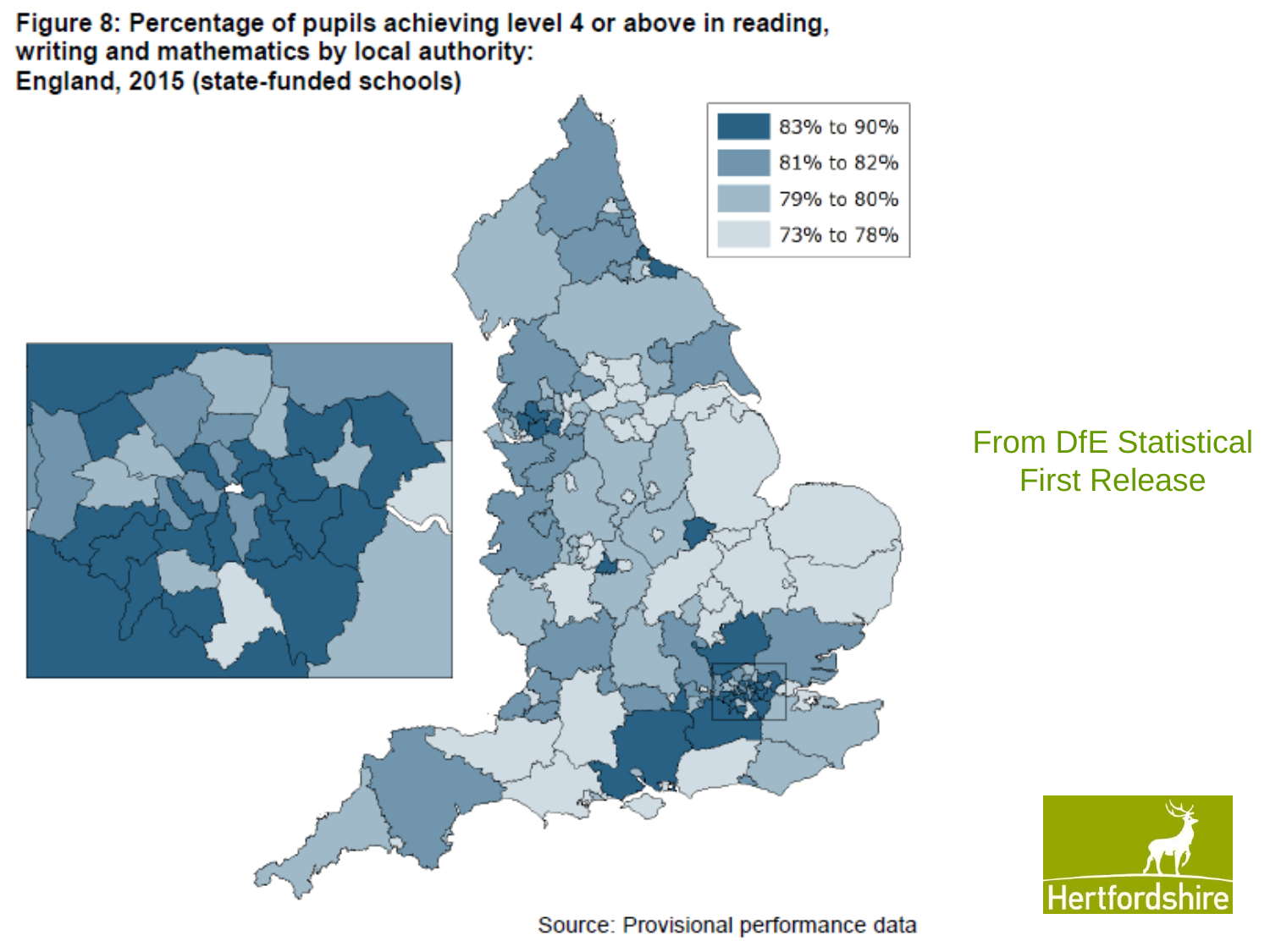### KS2 Grammar, Punctuation & Spelling

| % meeting<br>standard | <b>Hertfordshire</b> |      |      | <b>National</b> |      |      |
|-----------------------|----------------------|------|------|-----------------|------|------|
|                       | 2013                 | 2014 | 2015 | 2013            | 2014 | 2015 |
| L4+                   | 79                   | 81   | 84   | 74              | 76   | 80   |
| _5+                   | 55                   | 57   | 61   | 48              | 52   | 56   |

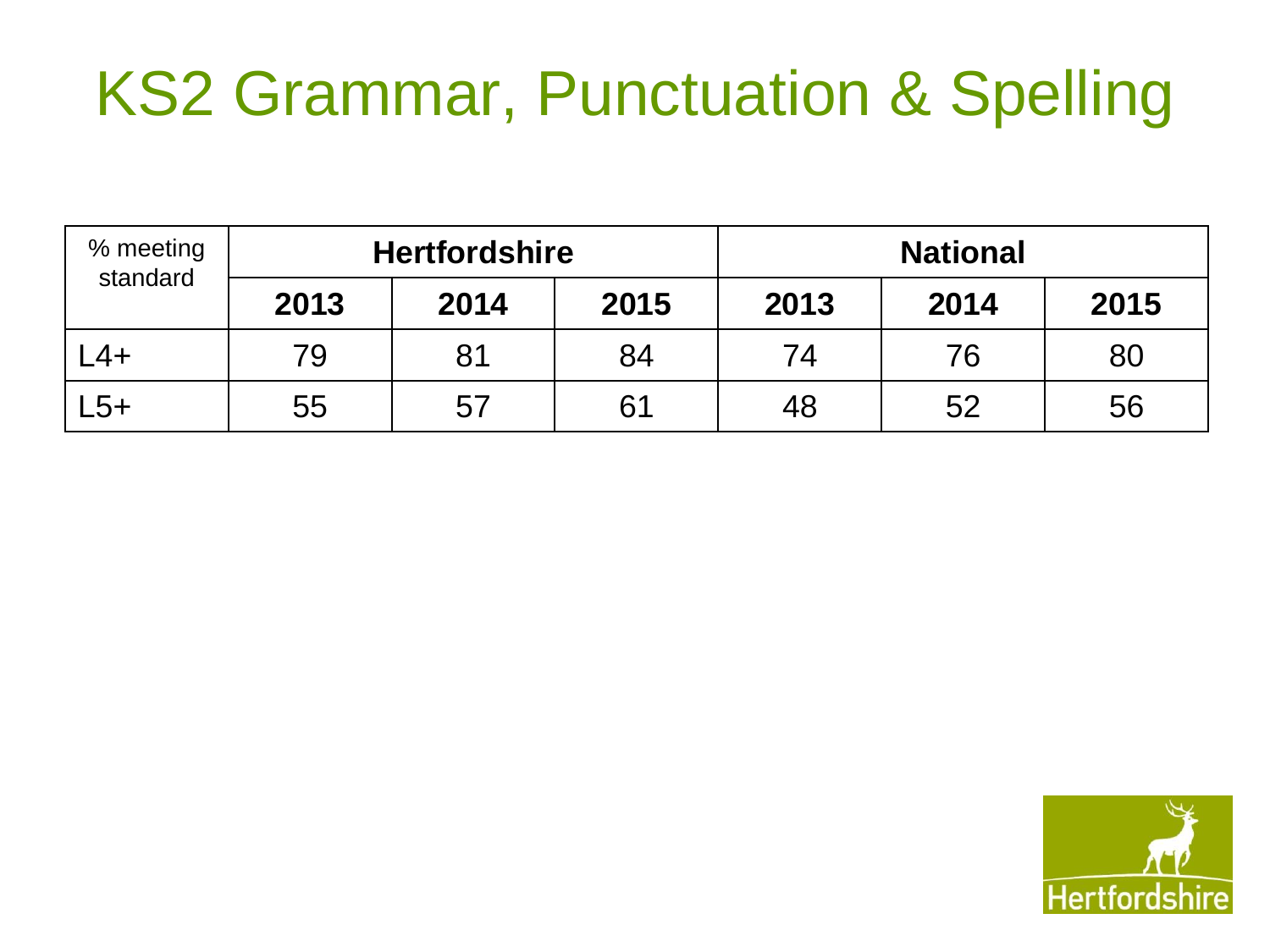# The Common Inspection Framework

- Inspect the **right things in the right way** through a standardised inspection framework
- Provide **comparable** and **accurate information** for parents, carers, learners and employers to inform their choices
- Deliver **timely** inspections where there are signs of decline or improvement
- Have a **proportionate** approach to inspections
- Ensure rigorous **quality** of all inspections

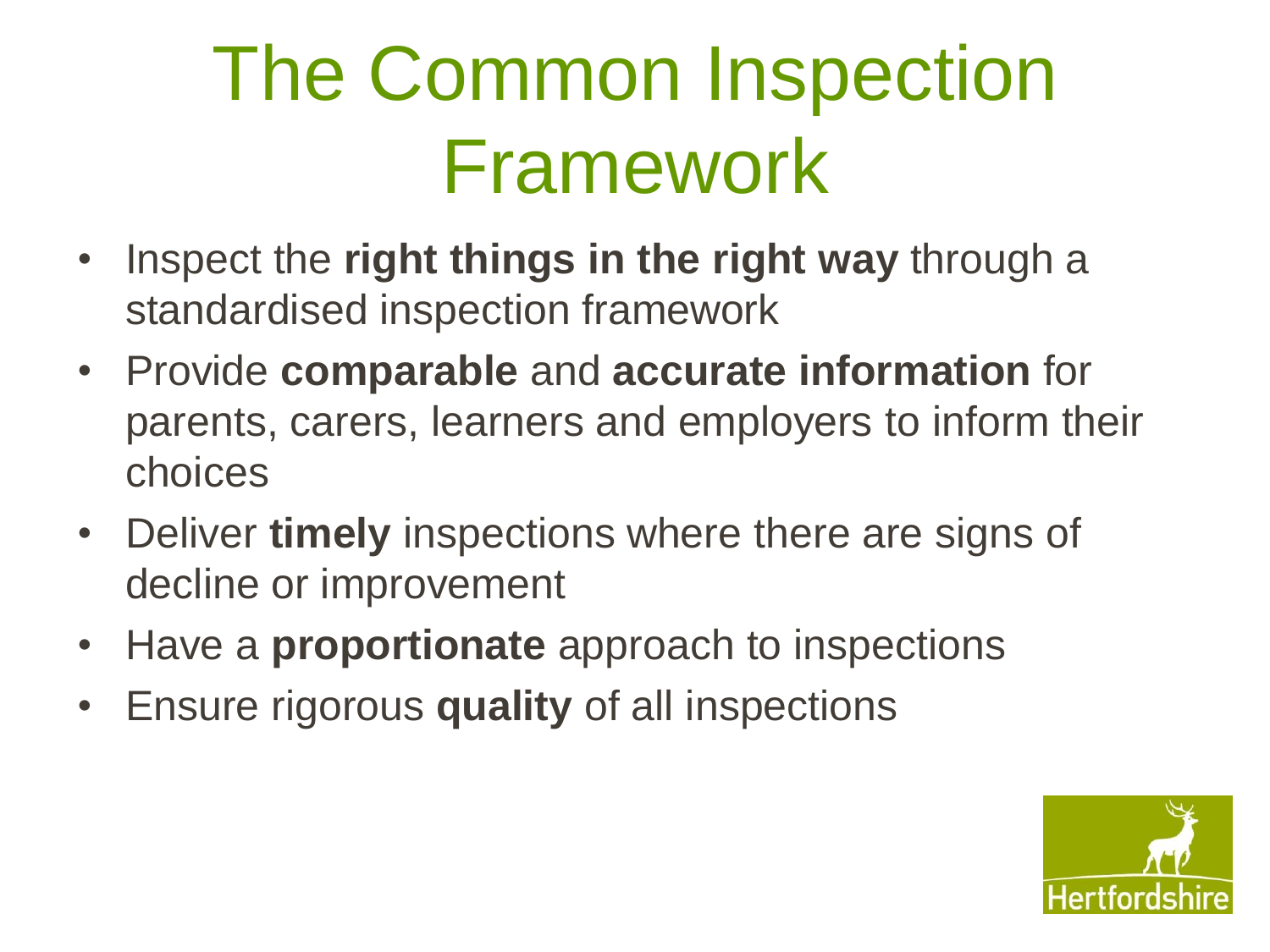#### **Understanding the changes**



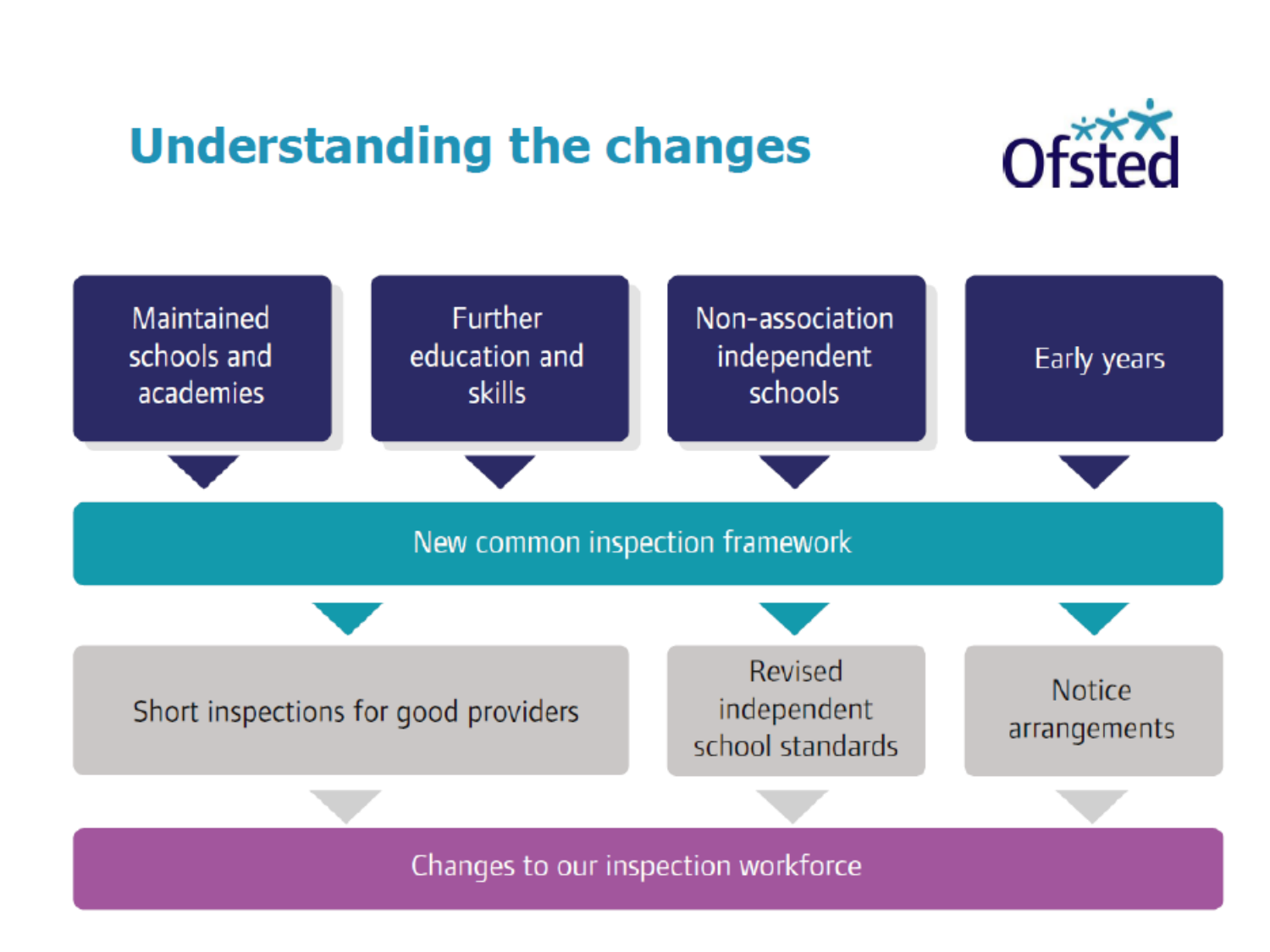#### **A new Common Inspection Framework**



Inspectors will make four key judgements:

- **Effectiveness of leadership and management**
- " Quality of teaching, learning and assessment
- **Personal development, behaviour and welfare**
- Outcomes for children and learners

And will state clearly whether **safeguarding** is effective.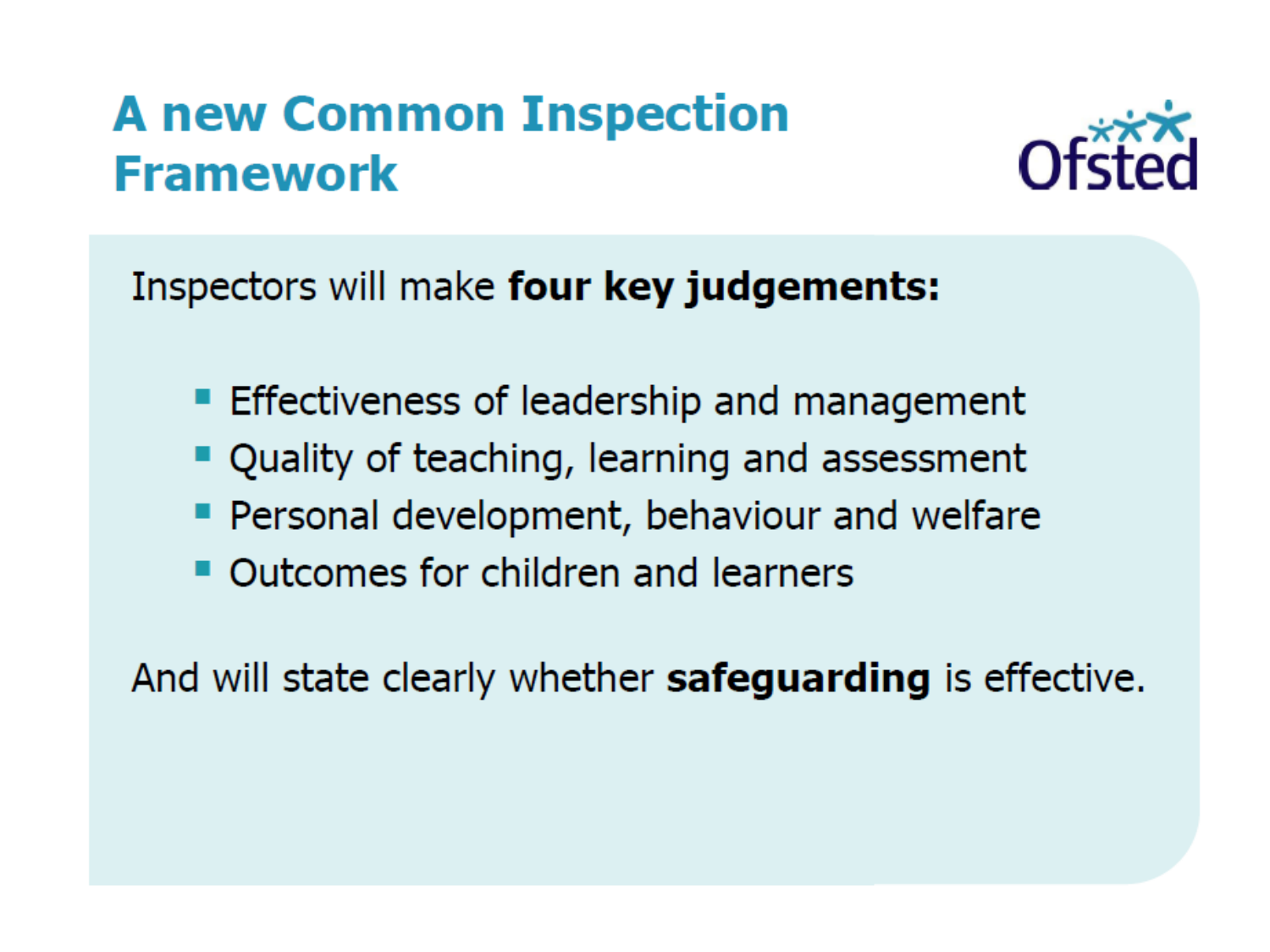



Short inspections for good schools, academies and FE and skills providers  $-$  approximately every three years, for one day (schools) or up to two days (FE&S).

Two judgements only:

- If Is the school/provider still good?
- **Example 15 safeguarding effective?**

**Greater professional dialogue** during the inspection; more regular reporting to parents, learners and employers.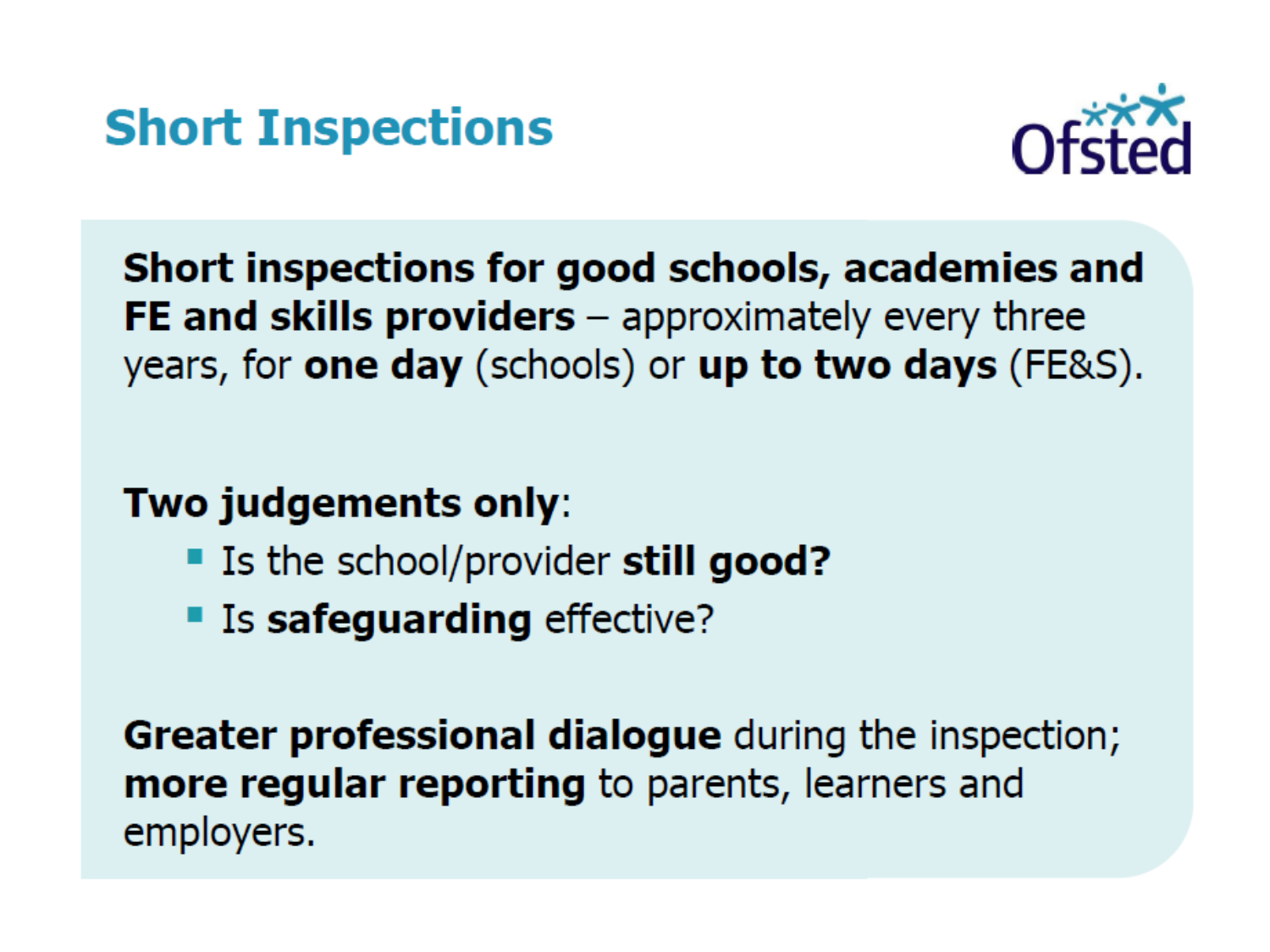#### **Short Inspections**



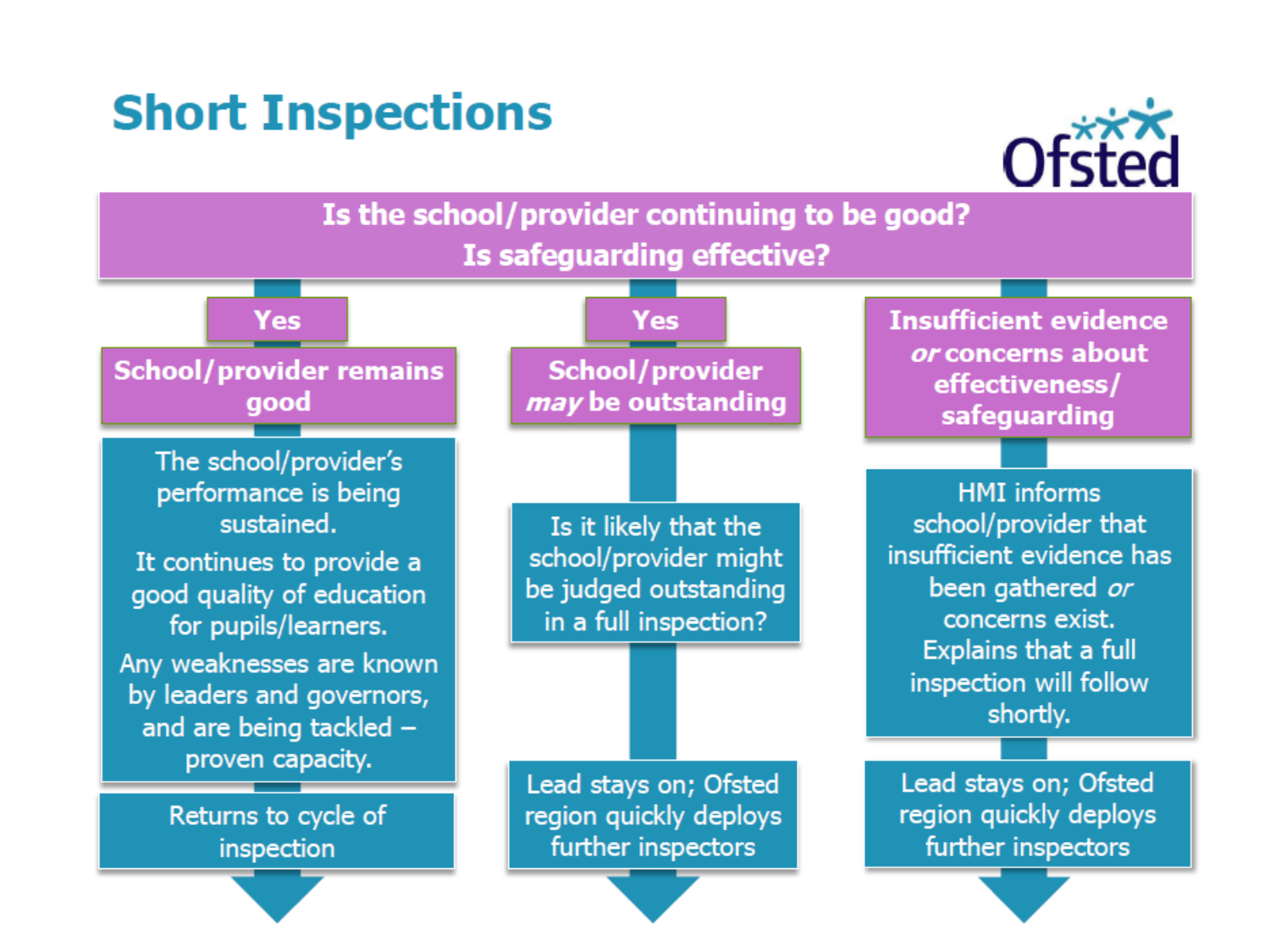

From September, Ofsted will contract directly with new Ofsted Inspectors for schools and FE and skills.

- Seven in ten Ofsted Inspectors will be current practitioners who lead good or outstanding institutions
- " improved quality and consistency of inspection

Ofsted Inspectors and Her Majesty's Inspectors will work together in Ofsted's regions, train together and inspect together.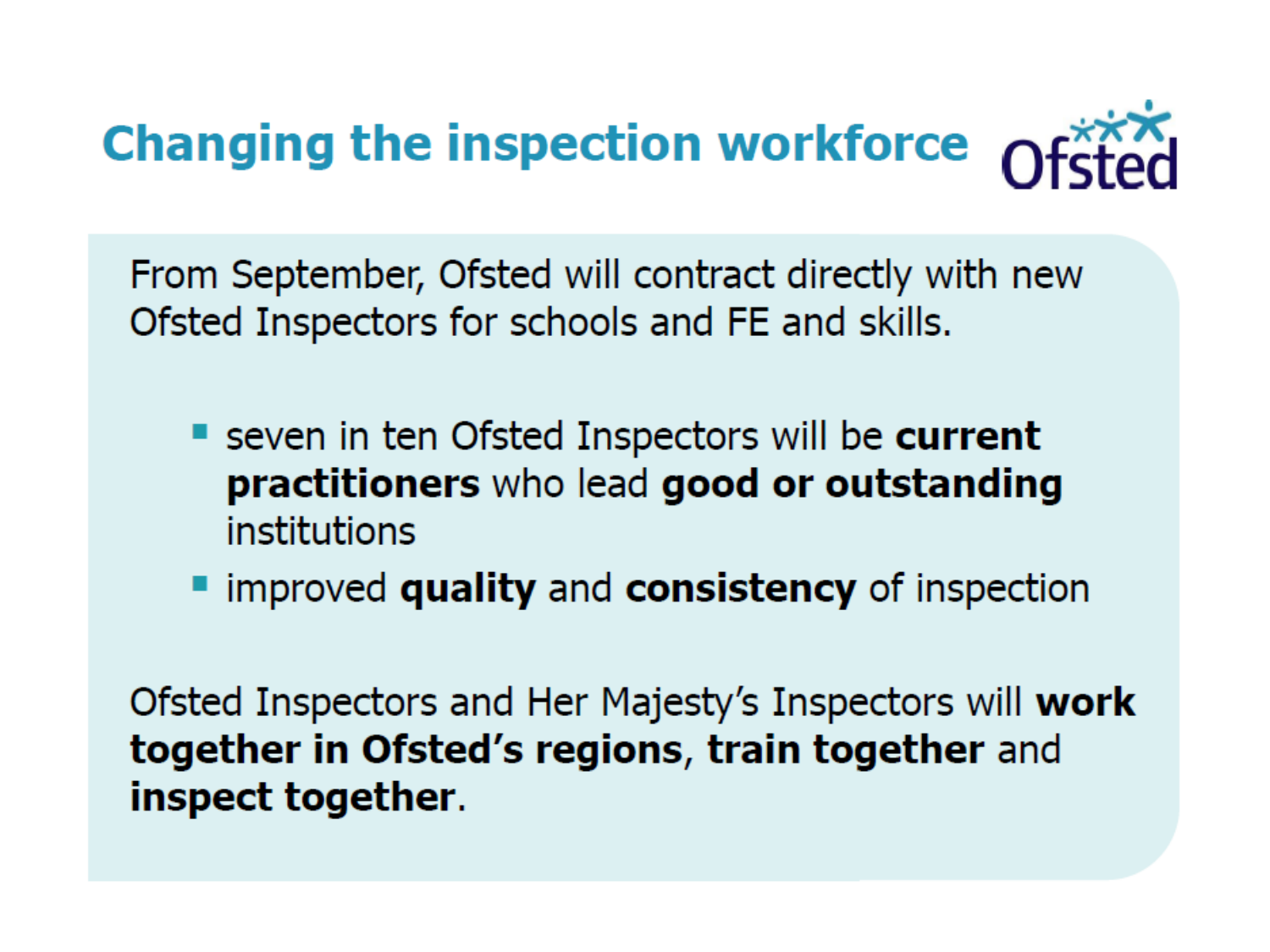# The Hertfordshire Headteacher Updates

Update provide:

- a direct information stream from Hertfordshire County Council to school leaders.
- a regular update on current DfE and Ofsted initiatives alongside local and national priorities.
- important information which is relevant to all schools and academies, regardless of their phase or status.
- high quality executive summaries of key information, with appropriate follow up materials clearly identified and sign-posted.

**During the Spring term an new evening update will be open to Governors from schools to attend.**